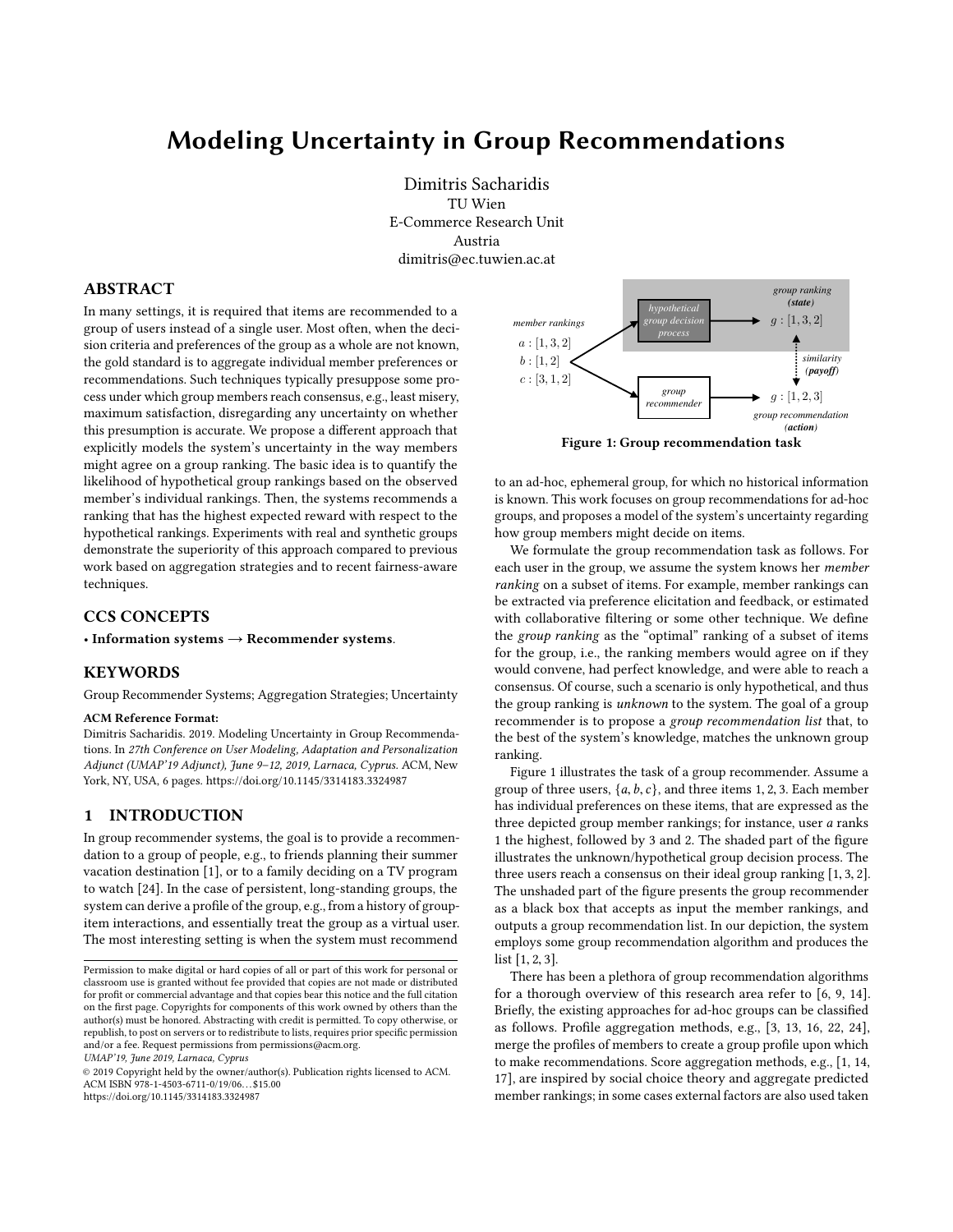Table 1: States, Actions, and payoffs

<span id="page-1-1"></span>

|                         | Prob.    | Action    |           |           |           |                        |           |  |  |
|-------------------------|----------|-----------|-----------|-----------|-----------|------------------------|-----------|--|--|
| <b>State</b>            |          | [1, 2, 3] | [1, 3, 2] | [2, 1, 3] | [2, 3, 1] | $\left[3, 1, 2\right]$ | [3, 2, 1] |  |  |
| [1, 2, 3]               | 2/9      |           | 1/3       | 1/3       | $-1/3$    | $-1/3$                 | $-1$      |  |  |
| [1, 3, 2]               | 2/3      | 1/3       | 1         | $-1/3$    | 1/3       | $-1$                   | $-1/3$    |  |  |
| [2, 1, 3]               | $\bf{0}$ | 1/3       | $-1$      |           | $-1$      | 1/3                    | $-1/3$    |  |  |
| [2, 3, 1]               | $\bf{0}$ | $-1/3$    | 1/3       | -1        |           | $-1/3$                 | 1/3       |  |  |
| [3, 1, 2]               | 2/3      | $-1/3$    | $-1$      | 1/3       | $-1/3$    |                        | 1/3       |  |  |
| [3, 2, 1]               | $\Omega$ | $-1$      | $-1/3$    | $-1/3$    | 1/3       | 1/3                    |           |  |  |
| <b>Expected payoffs</b> |          | 2/9       | 2/27      | 2/27      | $-2/27$   | $-2/27$                | $-2/9$    |  |  |

into account [\[7,](#page-4-8) [12,](#page-4-9) [15,](#page-4-10) [20,](#page-4-11) [21\]](#page-5-3). Rank aggregation techniques, e.g., [\[2\]](#page-4-12), fuse the predicted member rankings considering only the relative order of items. More recently, the focus has been on fairness-aware methods, e.g., [\[11,](#page-4-13) [18,](#page-4-14) [23\]](#page-5-4), that seek to recommend items so that to minimize dissatisfaction among members.

The common theme among previous work is that it makes a presumption, explicit or not, on how a group would decide, and produces the group recommendation list accordingly. For instance, a recommender following the least-misery principle assumes that the group is only satisfied as much as its least satisfied member, and thus ranks items decreasingly by their minimum utility among members. In practice, user studies [\[5,](#page-4-15) [13\]](#page-4-5) have demonstrated that groups may reach consensus on group rankings that differ substantially to those produced by the aggregation strategies typically employed by group recommenders. Despite these observations, existing group recommenders are rigid and do not account for uncertainty in the decision process.

In this work, we model the group recommendation task as a decision theoretic problem under structured uncertainty. Specifically, we see the optimal group ranking as the uncertain state of the world. In the example of Figure [1,](#page-0-0) group ranking [1, <sup>3</sup>, <sup>2</sup>] is a state representing the world in which the group agrees to this particular ranking. Moreover, we assume that uncertainty is probabilistic, meaning that each state corresponds to a possible world that occurs with some probability. For example, state [1, <sup>3</sup>, <sup>2</sup>] may occur with probability 3/7. Such state probabilities are computed using the external information available to the system — in our case, the member rankings — in a manner we discuss in Section [2.](#page-1-0)

Furthermore, we see the task of producing a group recommendation list as the action the recommender must take. In the example of Figure [1,](#page-0-0) the recommendation list [1, <sup>2</sup>, <sup>3</sup>] is the action of the system. Note that, in our model, both a state and an action correspond to rankings; the difference is that the former is the unknown/hypothetical ground truth of the state, while the latter is the system's output. For a specific state, an action is associated with a *payoff*. In our model, the payoff of a group recommendation list captures its similarity with the state's ground truth, i.e., the group ranking. For example, in Figure [1,](#page-0-0) action [1, <sup>2</sup>, <sup>3</sup>] for the state [1, <sup>3</sup>, <sup>2</sup>] leads to a payoff of <sup>1</sup>/3, derived as the Kendall's tau similarity between the two rankings.

Under this probabilistic formulation of the uncertainty in the group recommendation task, the system's optimal action is the one that maximizes the expected payoff, i.e., the probability-weighted average of the payoffs an action receives across all states. This translates into the recommender outputting the list that has the highest similarity to the group ranking in expectation.

Table [1](#page-1-1) presents our model for the recommendation task of Figure [1.](#page-0-0) As there are only three items, there are six possible rankings and thus as many states and actions. Each state is accompanied by its probability. While we defer details for Section [2,](#page-1-0) note that the three states that place item 2 before 1 have zero probability; this is because no member prefers 1 over 2 in their rankings. Also note that states [1, <sup>3</sup>, <sup>2</sup>] and [3, <sup>1</sup>, <sup>2</sup>] are the most probable states as they exactly match one member's ranking (a's or c's) and extend another members's ranking (b's).

The depicted payoffs for each action-state pair are computed using Kendall's tau similarity, ranging from −1 to 1. The expected payoffs for each action are depicted in the last row, where action [1, <sup>2</sup>, <sup>3</sup>] is found to have the highest value and is thus the output of our group recommender. It is worth noting that although rankings [1, 3, 2] and [3, 1, 2] have the highest probability of being group rankings (as states), they have less expected payoff (as actions) when all possible states of the world are considered. This is also the strength of our model: it does not recommend the most probable ranking, but hedges its bets accounting for the uncertainty in the group decision process.

The remaining of this paper is structured as follows. Section [2](#page-1-0) describes our model of the group recommendation task, and explains how it used to make recommendations. Section [3](#page-3-0) evaluates our group recommender against related work, and Section [4](#page-4-16) presents our conclusions.

# <span id="page-1-0"></span>2 PAYOFF-BASED GROUP RECOMMENDER

Section [2.1](#page-1-2) introduces the model employed by our recommender, and Section [2.2](#page-2-0) presents how group recommendations are derived.

# <span id="page-1-2"></span>2.1 A Model of Uncertainty for the Group Recommendation Task

Our group recommender is based on a model capturing the uncertainty of the group recommendation task. The key element of this model is the notion of state probabilities. Once they are determined, the expected payoffs can be straightforwardly computed and the appropriate action found. In what follows, we explain how state probabilities are defined. Briefly, the pairwise preferences for each group member are extracted from the sole input of the recommender, the members rankings. Then, for each pairwise preference we assign a probability, which in turn defines the probability of each possible ranking. We start the discussion by defining pairwise preferences and rankings in general, and then introduce their probabilities of occurrence when considered in the context of a group.

Pairwise Preferences and Rankings. We assume a set I of items. A pairwise preference of item i over j is denoted as  $i \lt j$ . Items  $i, j$ are *equi-preferred* if  $i < j$  and  $j < i$ . On the other hand, items  $i, j$  are incomparable if neither  $i \lt j$  nor  $j \lt i$  hold, in which case we write i ≁j. A preference set is a set of pairwise preferences. For example, preference set {1≺2, <sup>1</sup>≺3} says that among the items, <sup>1</sup> is the most preferred, while 2 and 3 are incomparable.

A ranking is a preference set that is a total order on a subset of items, i.e., the pairwise preferences define a transitive, antisymmetric, and complete (there exists a preference between each pair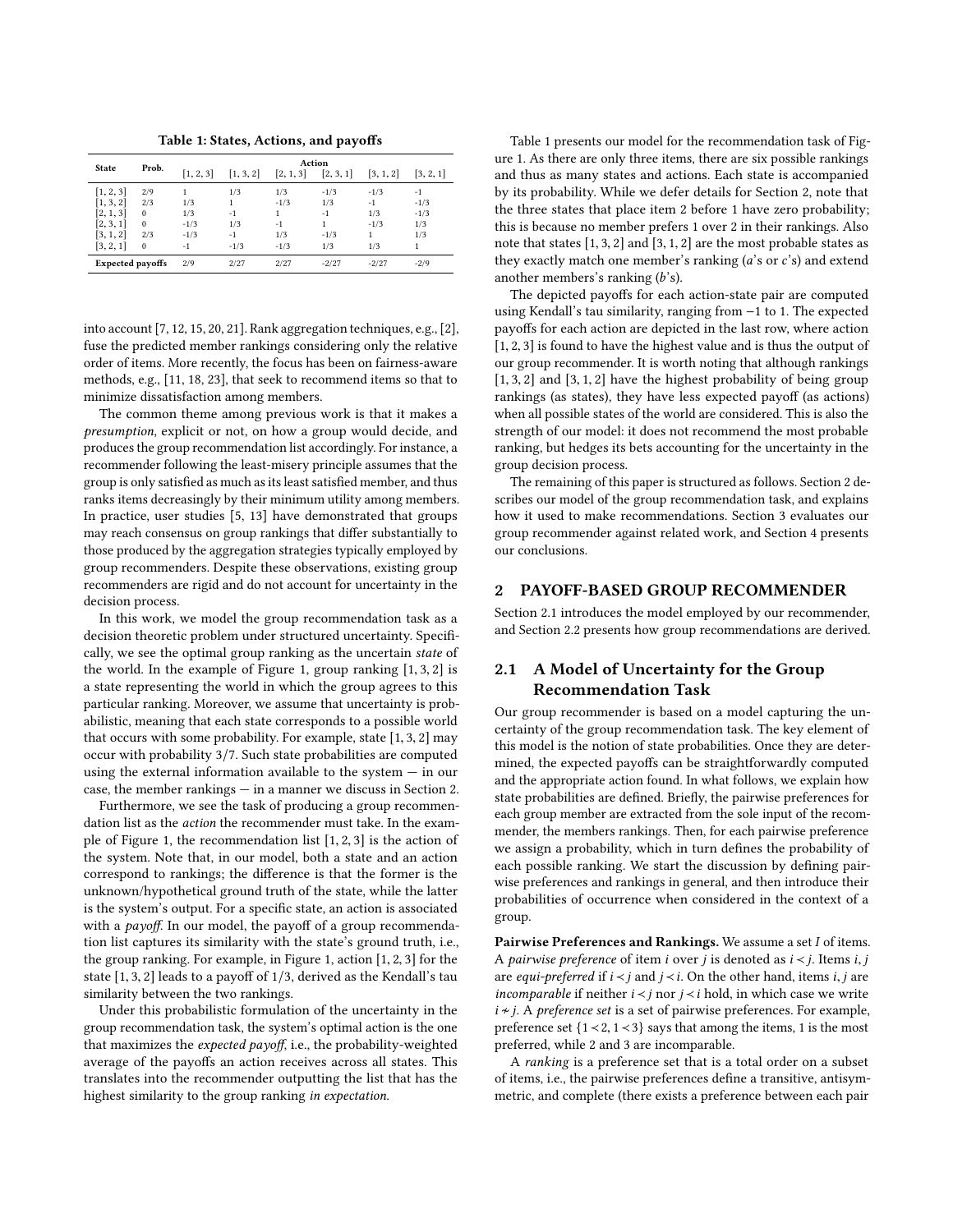Table 2: Member Rankings and Preference Probabilities

<span id="page-2-1"></span>

| (a) Member Rankings |                             | (b) Probabilities for Group Pairwise Preferences |          |            |       | (c) Probabilities for Group Preference Sets |       |                  |       |                         |       |
|---------------------|-----------------------------|--------------------------------------------------|----------|------------|-------|---------------------------------------------|-------|------------------|-------|-------------------------|-------|
| Member              | <b>Pairwise Preferences</b> | Pref.                                            | Prob.    | Pref.      | Prob. | Pref.                                       | Prob. | Preference Set   | Prob. | <b>Preference Set</b>   | Prob. |
| a                   | 1 < 2, 1 < 3, 3 < 2         | $1 < 2$ 1                                        |          | 1 < 3      | 1/3   | 2 < 3                                       |       | ${1 \times 2}$   | 1/9   | ${1 < 2, 3 < 2}$        | 2/9   |
|                     | $1 \leq 2$                  | $2 < 1$ 0                                        |          | 3 < 1      | 1/3   | 3 < 2                                       | 2/3   | ${1 < 2, 1 < 3}$ | 1/9   | ${1 < 2, 1 < 3, 3 < 2}$ | 2/9   |
| c.                  | 3 < 1, 1 < 2, 3 < 2         | $1 \div 2$                                       | $\sim$ 0 | $1 \div 3$ | 1/3   | $2 \div 3$                                  | 1/3   | ${1 < 2, 3 < 1}$ | 1/9   | ${1 < 2, 3 < 1, 3 < 2}$ | 2/9   |

of items) relation. For example, preference set {<sup>1</sup> <sup>≺</sup> <sup>2</sup>, <sup>1</sup> <sup>≺</sup> <sup>3</sup>, <sup>2</sup> <sup>≺</sup> <sup>3</sup>} is a ranking, denoted as [1, <sup>2</sup>, <sup>3</sup>]. A ranking is compatible with a preference set, if the latter is a subset of the former. For example, ranking [1, 3, 2] is compatible with preference set  $\{1 \le 2, 1 \le 3, 3 \le 2\}$ , as is with  ${1 < 2}$ .

Table [2a](#page-2-1) shows the pairwise preferences contained in the rankings of the three group members of Figure [1.](#page-0-0)

Group Pairwise Preferences, Group Rankings, and Probabilities. We assume a group of users, where for each group member we know her pairwise preferences. As explained, member pairwise preferences are straightforwardly derived from a ranking; note that there are even systems that specifically elicit such types of preferences [\[4\]](#page-4-17).

A pairwise preference  $i \lt j$  for the group (unlike for a user) is uncertain, and can be expressed with some probability  $Pr(i \leq$ j). Here, we assume that the probability is simply the fraction of members that express the corresponding pairwise preference. Of course, more elaborate mechanisms for computing probabilities are possible; e.g., when a group has provided some feedback, or when group roles, social influence strength, etc. among members are known. Table [2b](#page-2-1) depicts the probabilities for each among the six pairwise preferences. In addition, the table also depicts the probability  $Pr(i \nmid j)$  of incomparability for two items computed as  $1 - Pr(i < j) - Pr(j < i).$ 

Using the probabilities of pairwise preferences, we can define the probability of a preference set as the product of the probabilities of pairwise preferences it contains as well as all incomparability relations it implies.<sup>[1](#page-2-2)</sup> For instance, the probability of preference set {1 < 2, 1 < 3} is computed as  $Pr(1 < 2) \cdot Pr(1 < 3) \cdot Pr(2 \nless 3) = 1/9$ . Table [2c](#page-2-1) shows the probabilities of preference sets; all sets not depicted have zero probability. Note that the probabilities naturally sum to one.

Finally, we can define the probability of a group ranking in the following manner. Recall that a ranking is compatible with multiple preference sets. Equivalently, a preference set may be completed in different ways to define a ranking. Therefore, the probability with which a group ranking occurs is the probability that one among its compatible preference sets occurs. This probability is thus computed as the sum of probabilities for all compatible preference sets. Intuitively, a ranking can have multiple interpretations, its compatible preference sets, and each one contributes separately to the ranking's probability.

Table [3](#page-2-3) depicts the probabilities for all possible rankings of the three items. For instance, ranking [1, <sup>2</sup>, <sup>3</sup>] has only two compatible preference sets with nonzero probability, shown in the first row. As each occurs with probability 1/9 (see Table [2c\)](#page-2-1), the probability of [1, <sup>2</sup>, <sup>3</sup>] is <sup>2</sup>/9. Note that because rankings are not mutually exclusive events (e.g., [1, 2, 3] and [1, 3, 2] share preference set  $\{1 \le 2\}$ ), their probabilities may sum to over one.

States, Actions, and Payoffs. A state and an action is a ranking on a subset of  $N$  items. The *probability of a state* is the probability of the ranking associated with it. The payoff of an action given a state is the similarity between the action and state rankings. In this work, we quantify payoff using Kendall's tau similarity, which is a measure of how many item pairs are ranked concordantly; however, other metrics, including non-symmetric ones like NDCG, could be used.[2](#page-2-4)

The expected payoff of an action is the state probability weighted average of its payoffs. The goal of the group recommender is to identify the action that has the maximum expected payoff.

## <span id="page-2-0"></span>2.2 Making Group Recommendations

The process of deriving the state probabilities can be expensive when we need to consider a large number of items; note that there exist  $O(|I|^2)$  item pairs,  $O(3^{|I|^2})$  preference sets, and  $O(|I|!)$  rankings. In what follows, we describe an algorithm that avoids enumerating all item-pairs, and instead directly estimates the probabilities of rankings. The key observation is that the systems does not need to know the probabilities for all pairwise preferences, particularly when it will only recommend a list of  $N \ll |I|$  items. Rather, what is important is the ability to identify those items that are likely to be among the top- $N$ . The group recommendation algorithm entails three steps, (1) identify the items that are most likely to rank high in group rankings, (2) generate some of their permutations and compute their probabilities, and (3) deriving the maximum expected payoff ranking.

Identify items that most likely rank high. Our goal is to identify a basis of N items, which will be eventually recommended. Let  $Pr(i; k)$  denote the probability that item *i* ranks among the top- $k$ items in the (unknown) group ranking, and let  $I_k$  represent the subset of items with nonzero  $Pr(i; k)$ . Note that there may exist items with zero such probability; in our example, item 2 has zero

Table 3: Probabilities of Group Rankings

<span id="page-2-3"></span>

| Ranking   | <b>Compatible Preference Sets</b>                                                        | Prob.    |
|-----------|------------------------------------------------------------------------------------------|----------|
| [1, 2, 3] | ${1 < 2}, {1 < 2, 1 < 3}$                                                                | 2/9      |
| [1, 3, 2] | $\{1 \le 2\}, \{1 \le 2, 1 \le 3\}, \{1 \le 2, 3 \le 2\}, \{1 \le 2, 1 \le 3, 3 \le 2\}$ | 2/3      |
| [2, 1, 3] |                                                                                          | $\theta$ |
| [2, 3, 1] |                                                                                          | 0        |
| [3, 1, 2] | $\{1 \le 2\}, \{1 \le 2, 3 \le 1\}, \{1 \le 2, 3 \le 2\}, \{1 \le 2, 3 \le 1, 3 \le 2\}$ | 2/3      |
| [3, 2, 1] |                                                                                          | $\theta$ |
|           |                                                                                          |          |

<span id="page-2-2"></span> $1$ <sup>1</sup>The underlying assumption here is that preferences are independent, which is the same as what pairwise learning methods (e.g., [\[19\]](#page-4-18)) make.

<span id="page-2-4"></span><sup>&</sup>lt;sup>2</sup> Another option would be to measure similarity directly between preference sets (e.g., [\[10\]](#page-4-19)) instead of rankings.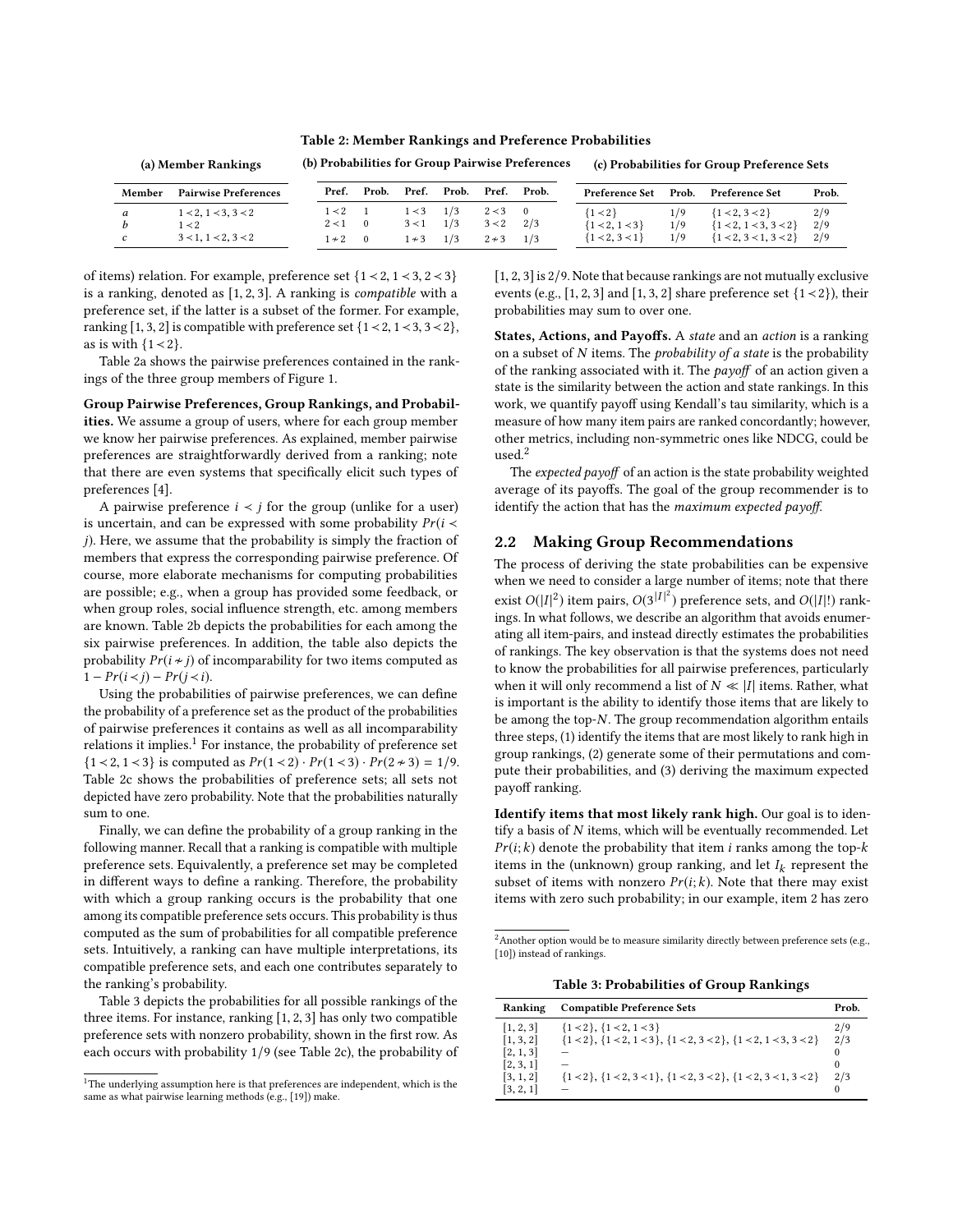probability of being the top item  $(k = 1)$ , as all three members prefer 1 over 2. Clearly,  $I_k$  monotonically increases with  $k$ : if an item has nonzero probability for ranking at  $k$ , it certainly has nonzero probability ranking at any  $k' > k$ . Therefore, for any item there exists a minimal value of  $k$  for which its probability is nonzero. In exists a minimal value of k for which its probability is nonzero. In our example, item 2 has nonzero probability for ranking second, an increase over the zero probability for ranking first; to see this note that there exists a group ranking, [1, <sup>2</sup>, <sup>3</sup>], with nonzero probability (see Table [3\)](#page-2-3).

Motivated by this observation, we select the basis of  $N$  items by finding the lowest  $k$  such that  $|I_k| \geq N$ , and then picking among  $I_k$  those items with the highest probabilities  $\mathit{Pr}(i; k)$  . The difficult task is how to estimate the  $Pr(i; k)$  probabilities, without exhaustively considering all possible group rankings, which we address as follows. Each member ranking can be seen as assigning utility scores to items; the simplest way is via Borda counts. Therefore, an item can be represent by its utility vector, where each coordinate corresponds to a group member's utility. It is easy to verify that any vector-valued function that aggregates utilities and is monotonic along every coordinate (an increase in some utility score, implies a non-decrease in the function's output) induces a group ranking of items with nonzero probability. For our purposes, we simply use a linear vector-valued function with random weights to generate a large number (but much less than N!) of possible group rankings. Then, the probability  $Pr(i; k)$  of an item *i* ranking within the top- $k$ is estimated as the fraction of the generated rankings that place i in the top-k.

Therefore, the procedure for selecting a basis of  $N$  items goes as follows. Starting with  $k = 1$ , we progressively increase its value until we get at least N items with nonzero  $Pr(\cdot; k)$  probability. For each  $k$ , we estimate the item probabilities using the aforementioned method of generating random rankings. Once the smallest  $k^*$  such that  $|I_{k^*}| \geq N$  is found, we pick the N items with the highest  $Pr(\cdot;k^*)$  probabilities.

Generate rankings and compute their probabilities. In the previous step, we have identified a basis of N items, and for each of them computed the probability of ranking within the top- $k^*$ , for some value of  $k^*$  appropriately derived. Next, we generate some rankings and estimate their probability. Specifically, we construct a ranking of the basis items by iteratively placing items at descending position. For position  $n$ , we draw a single item from the remaining  $N-n+1$  basis items with selection probabilities that are proportional to the items' top- $k^*$  probabilities  $Pr(\cdot; k^*)$ . Thus items with high  $Pr(\cdot; k)$  are more likely to rank high in the generated ranking.

For each generated ranking, we assign a likelihood score that is the product of the aforementioned selection probabilities of the items. This likelihood serves as an estimate of the unnormalized probability of the state corresponding to this ranking.

Derive the maximum expected payoff ranking. From the previous step, we can now populate a partial payoff table involving the generated rankings acting as states and actions. To determine the best group ranking to return, we propose two approaches. The first, denoted as MEP, is to select the ranking that has the highest expected payoff with respect to the generated rankings and derived state probabilities. In other words, MEP assumes the payoff table is complete and state probabilities accurate, and makes the optimal choice. The second approach, termed MEP\*, admits that the payoff table is only partial and creates a ranking by fusing all generated rankings. Specifically, we implement a weighted version of Borda counting, where the score of each item is the expected payoff-weighted sum of its Borda counts.

# <span id="page-3-0"></span>3 EVALUATION

Methods. We compare our payoff-based approaches, denoted as MEP and MEP\*, with score aggregation, rank aggregation, and fairness-based methods. AVG, LM, and MUL implement the additive, least-misery, and multiplicative score aggregation strategies, respectively [\[14\]](#page-4-3); we exclude the maximum-pleasure strategy due to its low performance. BORDA and MEDIAN are two rank aggregation strategies [\[2\]](#page-4-12), that assign to an item its average or median rank, respectively; MEDIAN is preferred over the Spearman's footrulebased method of [\[2\]](#page-4-12) as an approximation of the Kemeny optimal rank, due to its lowest time complexity. GRF corresponds to the group rating fairness method of [\[18\]](#page-4-14), SPG and EPG to the single proportionality and envy-freeness greedy algorithms of [\[23\]](#page-5-4), and GVAR to the greedy variance algorithm of [\[11\]](#page-4-13).

Data. The first dataset, denoted as TRAVEL [\[5\]](#page-4-15), contains 60 groups of 2–4 members, where each user provides a rating, on a 5-point scale, for 11 travel destinations, and each group jointly agrees on their top-2 destinations. As member rankings, we use the users' individual rankings of the 11 items. As hypothetical group ranking, we take the group's ranked list of the two favorable items.

The second dataset, denoted as MovieLens, is based on the Movie-Lens 1M dataset [\[8\]](#page-4-20). Groups of size 3–20 are synthesized under two schemes: in random, users are chosen uniformly at random, while in *similar*, starting from a randomly selected user, the group is build incrementally by adding the most similar (in terms of meancentered cosine similarity) user to the group. Similar to previous work [\[11,](#page-4-13) [18,](#page-4-14) [23\]](#page-5-4), we use a simple matrix factorization technique to fill in the missing ratings in the dataset. As member rankings, we extract the top-N items. For the hypothetical group ranking, we generate a random ranking according to the framework described in Section [2.2.](#page-2-0)

Metrics. The main evaluation metric, and the optimization target of our methods, is the Kendall's tau similarity of the recommended group ranking with the hypothetical group ranking. Recall that our methods are not restricted to Kendall's tau, as the payoff can be defined in terms of any similarity metric between rankings.

As a secondary metric, we use the normalized discounted cumulative gain at rank  $k$  (NDCG@ $k$ ). For this metric, each item in the hypothetical group ranking should have a relevance score. As in [\[11\]](#page-4-13), we use Borda semantics and set the relevance of an item at position  $r$  in the top- $N$  hypothetical group ranking to  $N-r+1$ . Then, DCG@ $k = \sum_{r=1}^{k} \frac{2^{sr}-1}{\log(r+1)}$ , where  $s_r$  is the relevance score of the item at position  $r$  in the recommended group ranking; IDCG@k is the maximum possible DCG@k; and NDCG@k = DCG@k/IDCG@k.

The reported values are the averages among the 60 groups in TRAVEL, and among 100 randomly generated groups in MovieLens.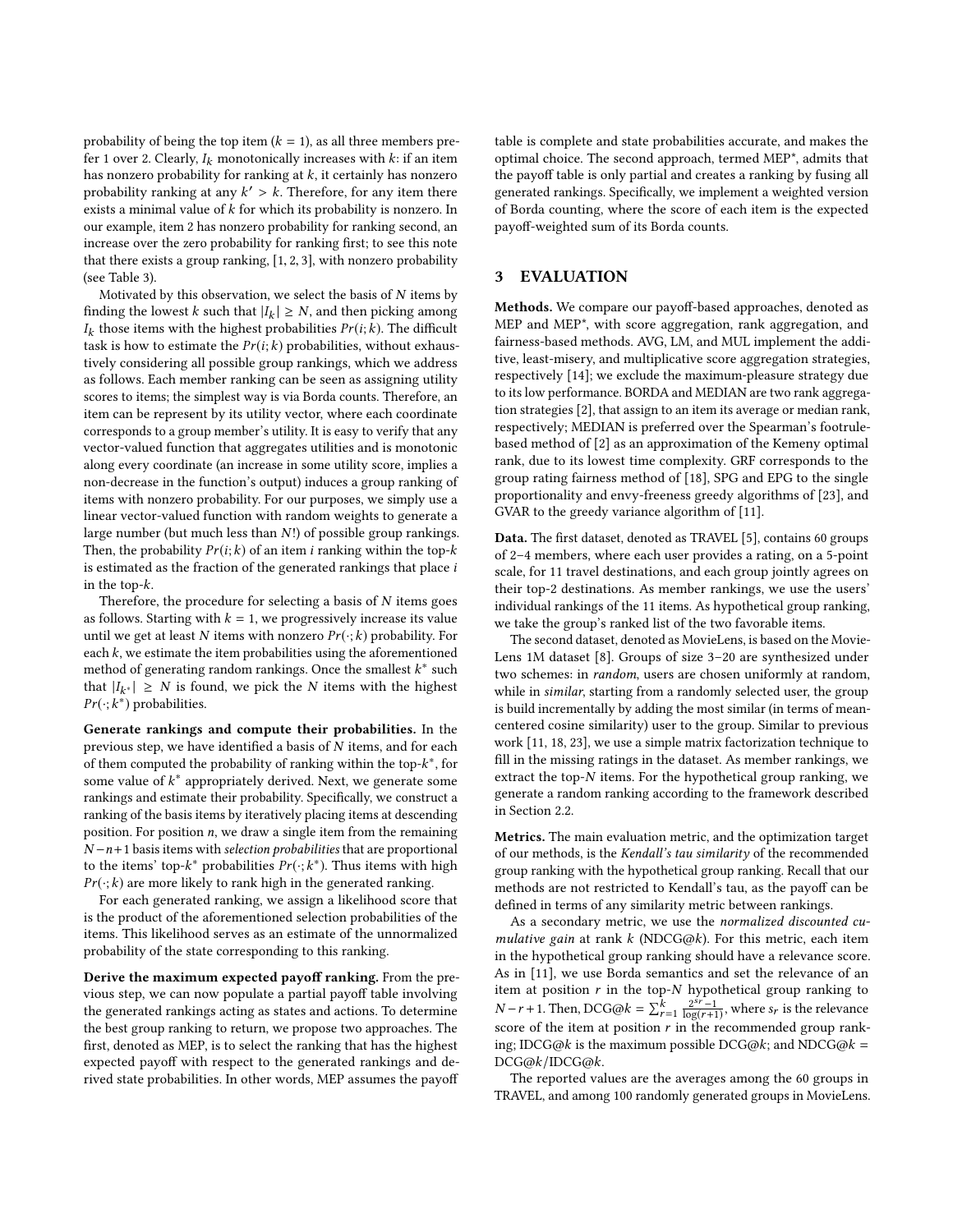Table 4: NDCG@2 for TRAVEL

<span id="page-4-21"></span>

| AVG I.M |                         | MUL BORDA MEDIAN GRE SPG EFG GVAR MEP MEP* |  |                         |           |  |
|---------|-------------------------|--------------------------------------------|--|-------------------------|-----------|--|
|         | 0.434 0.264 0.389 0.384 | 0.363                                      |  | 0.464 0.438 0.368 0.386 | 0488 0485 |  |

Results on TRAVEL. When evaluating against a ground truth ranking of only two items, Kendall's tau is not a particularly meaningful metric, as it can only take its two extreme values, -1 and 1. On the other hand, NDCG is meaningful and Table [4](#page-4-21) presents NDCG@2 for all methods. Our proposals, MEP and MEP\* achieve the best scores, followed by two fairness methods GRF and SPG that score slightly better than plain AVG.

Results on MovieLens. In the first experiment, we vary the size of the group from 3 to 20, and ask for the top-20 group recommendations. Figure [2](#page-5-5) shows Kendall's tau similarity for random and similar groups. A general observation is that the case of similar groups is easier with all methods achieving higher similarity scores than for random groups. For all group sizes and types, MEP and  $MEP<sup>*</sup>$  are the two best methods by a large margin. Among the aggregation methods, AVG is the best in all cases, a result that is in accordance to previous work [\[2,](#page-4-12) [11\]](#page-4-13). Among the fairness-based methods, GVAR has the best performance, and the main reason is that it weighs fairness and average utility, producing thus rankings very similar to AVG. Specifically, for groups of 5, MEP and MEP\* have Kendall's tau similarity of about 0.57 (resp. 0.59) compared to AVG's 0.44 (resp. 0.50) and GVAR's 0.45 (resp. 0.49) for random (resp. similar) groups.

Figure [3](#page-5-6) presents the NDCG@5 metric for the same experiment. MEP and MEP\* are still the best two methods, but by a smaller margin. Generally, MEP is slightly better than MEP\*, except in the case of large groups with similar members. Methods AVG and GVAR are again strong, this time joined by MUL.

Figure [4](#page-5-7) fixes the group size at 5 and shows Kendall's tau similarity as we vary the number  $N$  of requested recommendations from 5 up to 50. In all cases, our payoff-aware methods outperform all competitors, with the margin increasing with N.

Finally, Figure [5](#page-5-8) depicts NDCG at various ranks starting from 2 up to 20 when making top-20 recommendations. The finding are consistent in that MEP and MEP\* being the best methods, while AVG and GVAR closely follow. In terms of NDCG, apparently all score aggregation strategies perform equally well for similar groups.

Discussion. Our payoff-aware methods outperform the state of the art in terms of Kendall's tau similarity, as well as in NDCG, meaning that the important top ranks of the recommendation lists are quite accurate. MEP\* improves on MEP in the case of large similar groups. We observe that the simplest possible aggregation strategy, AVG, is a very strong competitor, especially in small and similar groups. Fairness methods, with the exception of GVAR, sacrifice accuracy and perform consistently worse than aggregation strategies.

# <span id="page-4-16"></span>4 CONCLUSION

This work introduced a group recommendation method that explicitly models the uncertainty in the way members might agree on an appropriate group ranking of items. The basic idea is to compute probabilities to hypothetical group rankings by observing member's individual rankings. Then, the systems recommends a ranking that

has the highest expected payoff with respect to the hypothetical rankings. Experiments with real and synthetic groups demonstrate the superiority of this approach compared to previous work based on aggregation strategies and to recent fairness-aware techniques.

#### **REFERENCES**

- <span id="page-4-0"></span>[1] Liliana Ardissono, Anna Goy, Giovanna Petrone, Marino Segnan, and Pietro Torasso. 2003. Intrigue: Personalized Recommendation of Tourist Attractions for Desktop and Hand Held Devices. Applied Artificial Intelligence 17, 8-9 (2003), 687–714.<https://doi.org/10.1080/713827254>
- <span id="page-4-12"></span>Linas Baltrunas, Tadas Makcinskas, and Francesco Ricci. 2010. Group recommendations with rank aggregation and collaborative filtering. In RecSys. 119–126. <https://doi.org/10.1145/1864708.1864733>
- <span id="page-4-4"></span>Shlomo Berkovsky and Jill Freyne. 2010. Group-based recipe recommendations: analysis of data aggregation strategies. In RecSys. 111–118. [https://doi.org/10.](https://doi.org/10.1145/1864708.1864732) [1145/1864708.1864732](https://doi.org/10.1145/1864708.1864732)
- <span id="page-4-17"></span>[4] Laura Blédaité and Francesco Ricci. 2015. Pairwise Preferences Elicitation and Exploitation for Conversational Collaborative Filtering. In Proceedings of the 26th ACM Conference on Hypertext & Social Media, HT 2015, Guzelyurt, TRNC, Cyprus, September 1-4, 2015. ACM, 231–236.<https://doi.org/10.1145/2700171.2791049>
- <span id="page-4-15"></span>[5] Amra Delic, Julia Neidhardt, Thuy Ngoc Nguyen, Francesco Ricci, Laurens Rook, Hannes Werthner, and Markus Zanker. 2016. Observing Group Decision Making Processes. In RecSys. 147–150.<https://doi.org/10.1145/2959100.2959168>
- <span id="page-4-1"></span>[6] Alexander Felfernig, Martin Stettinger, Ludovico Boratto, and Marko Tkalcic. 2018. Group Recommender Systems: An Introduction. Springer US.
- <span id="page-4-8"></span>[7] Mike Gartrell, Xinyu Xing, Qin Lv, Aaron Beach, Richard Han, Shivakant Mishra, and Karim Seada. 2010. Enhancing group recommendation by incorporating social relationship interactions. In Proceedings of the 2010 International ACM SIGGROUP Conference on Supporting Group Work, GROUP 2010, Sanibel Island, Florida, USA, November 6-10, 2010. ACM, 97–106.<https://doi.org/10.1145/1880071.1880087>
- <span id="page-4-20"></span>[8] F. Maxwell Harper and Joseph A. Konstan. 2016. The MovieLens Datasets: History and Context. TiiS 5, 4 (2016), 19:1–19:19.<https://doi.org/10.1145/2827872>
- <span id="page-4-2"></span>[9] Anthony Jameson and Barry Smyth. 2007. Recommendation to Groups. In The Adaptive Web, Methods and Strategies of Web Personalization. Springer, 596–627.
- <span id="page-4-19"></span>[10] Saikishore Kalloori, Francesco Ricci, and Marko Tkalcic. 2016. Pairwise Preferences Based Matrix Factorization and Nearest Neighbor Recommendation Techniques. In Proceedings of the 10th ACM Conference on Recommender Systems, Boston, MA, USA, September 15-19, 2016. ACM, 143–146. [https://doi.org/10.1145/](https://doi.org/10.1145/2959100.2959142) [2959100.2959142](https://doi.org/10.1145/2959100.2959142)
- <span id="page-4-13"></span>[11] Xiao Lin, Min Zhang, Yongfeng Zhang, Zhaoquan Gu, Yiqun Liu, and Shaoping Ma. 2017. Fairness-Aware Group Recommendation with Pareto-Efficiency. In Proceedings of the Eleventh ACM Conference on Recommender Systems, RecSys 2017, Como, Italy, August 27-31, 2017. ACM, 107–115. [https://doi.org/10.1145/](https://doi.org/10.1145/3109859.3109887) [3109859.3109887](https://doi.org/10.1145/3109859.3109887)
- <span id="page-4-9"></span>[12] Xingjie Liu, Yuan Tian, Mao Ye, and Wang-Chien Lee. 2012. Exploring personal impact for group recommendation. In 21st ACM International Conference on Information and Knowledge Management, CIKM'12, Maui, HI, USA, October 29 - November 02, 2012. ACM, 674–683.<https://doi.org/10.1145/2396761.2396848>
- <span id="page-4-5"></span>[13] Judith Masthoff. 2004. Group Modeling: Selecting a Sequence of Television Items to Suit a Group of Viewers. User Model. User-Adapt. Interact. 14, 1 (2004), 37–85. <https://doi.org/10.1023/B:USER.0000010138.79319.fd>
- <span id="page-4-3"></span>[14] Judith Masthoff. 2015. Group Recommender Systems: Aggregation, Satisfaction and Group Attributes. In Recommender Systems Handbook. 743-776. [https:](https://doi.org/10.1007/978-1-4899-7637-6_22) [//doi.org/10.1007/978-1-4899-7637-6\\_22](https://doi.org/10.1007/978-1-4899-7637-6_22)
- <span id="page-4-10"></span>[15] Judith Masthoff and Albert Gatt. 2006. In pursuit of satisfaction and the prevention of embarrassment: affective state in group recommender systems.  $\tilde{U}$ ser Model. User-Adapt. Interact. 16, 3-4 (2006), 281–319. [https://doi.org/10.1007/](https://doi.org/10.1007/s11257-006-9008-3) [s11257-006-9008-3](https://doi.org/10.1007/s11257-006-9008-3)
- <span id="page-4-6"></span>[16] Joseph F. McCarthy and Theodore D. Anagnost. 1998. MusicFX: An Arbiter of Group Preferences for Computer Supported Collaborative Workouts. In Proceedings of the 1998 ACM Conference on Computer Supported Cooperative Work (CSCW '98). ACM, New York, NY, USA, 363–372.<https://doi.org/10.1145/289444.289511>
- <span id="page-4-7"></span>[17] Mark O'Connor, Dan Cosley, Joseph A. Konstan, and John Riedl. 2001. PolyLens: A recommender system for groups of user. In ECSCW. 199–218.
- <span id="page-4-14"></span>[18] Shuyao Qi, Nikos Mamoulis, Evaggelia Pitoura, and Panayiotis Tsaparas. 2018. Recommending packages with validity constraints to groups of users. Knowl. Inf. Syst. 54, 2 (2018), 345–374.<https://doi.org/10.1007/s10115-017-1082-9>
- <span id="page-4-18"></span>[19] Steffen Rendle, Christoph Freudenthaler, Zeno Gantner, and Lars Schmidt-Thieme. 2009. BPR: Bayesian Personalized Ranking from Implicit Feedback. In UAI 2009, Proceedings of the Twenty-Fifth Conference on Uncertainty in Artificial Intelligence, Montreal, QC, Canada, June 18-21, 2009. AUAI Press, 452– 461. [https://dslpitt.org/uai/displayArticleDetails.jsp?mmnu=1&smnu=2&article\\_](https://dslpitt.org/uai/displayArticleDetails.jsp?mmnu=1&smnu=2&article_id=1630&proceeding_id=25) [id=1630&proceeding\\_id=25](https://dslpitt.org/uai/displayArticleDetails.jsp?mmnu=1&smnu=2&article_id=1630&proceeding_id=25)
- <span id="page-4-11"></span>[20] Amirali Salehi-Abari and Craig Boutilier. 2015. Preference-oriented Social Networks: Group Recommendation and Inference. In Proceedings of the 9th ACM